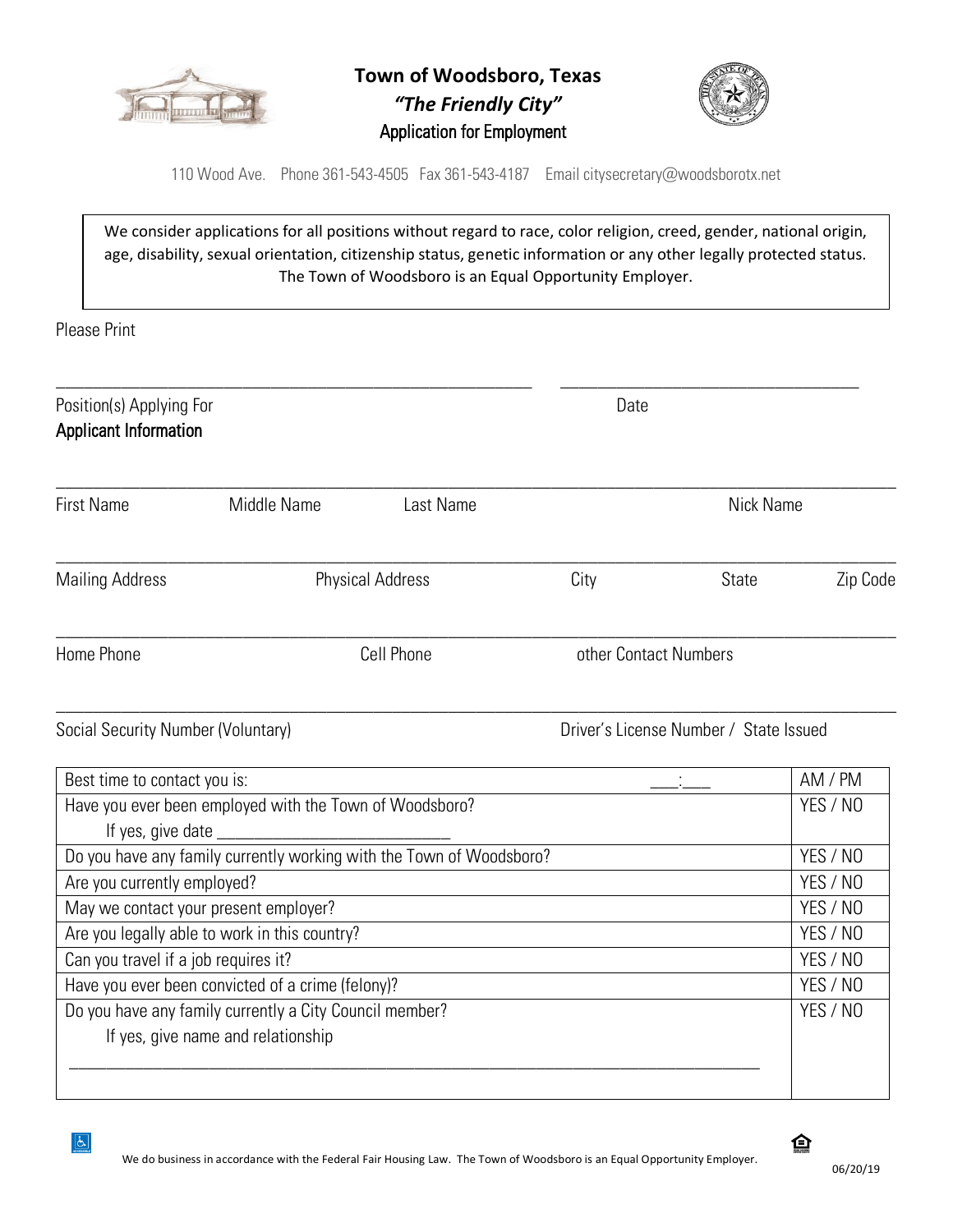|                                    |    | Employment Experience - Start with your present or last job. Include military service and assignments and volunteer activities. |       |  |
|------------------------------------|----|---------------------------------------------------------------------------------------------------------------------------------|-------|--|
| Employer                           |    |                                                                                                                                 |       |  |
| Address                            |    |                                                                                                                                 |       |  |
| Phone                              |    | Supervisor                                                                                                                      |       |  |
| Job Title                          |    |                                                                                                                                 |       |  |
| Reason for Leaving                 |    |                                                                                                                                 |       |  |
| Date Employed from                 | to | Pay Rate Starting                                                                                                               | Final |  |
| Duties Performed / Job Description |    |                                                                                                                                 |       |  |
| Employer                           |    |                                                                                                                                 |       |  |
| Address                            |    |                                                                                                                                 |       |  |
| Phone                              |    | Supervisor                                                                                                                      |       |  |
| Job Title                          |    |                                                                                                                                 |       |  |
| Reason for Leaving                 |    |                                                                                                                                 |       |  |
| Date Employed from                 | to | Pay Rate Starting                                                                                                               | Final |  |
| Duties Performed / Job Description |    |                                                                                                                                 |       |  |
| Employer                           |    |                                                                                                                                 |       |  |
| Address                            |    |                                                                                                                                 |       |  |
| Phone                              |    | Supervisor                                                                                                                      |       |  |
| Job Title                          |    |                                                                                                                                 |       |  |
| Reason for Leaving                 |    |                                                                                                                                 |       |  |

| <b>HOUGH TOI LOUTING</b>           |    |                   |       |  |
|------------------------------------|----|-------------------|-------|--|
| Date Employed from                 | to | Pay Rate Starting | Final |  |
| Duties Performed / Job Description |    |                   |       |  |

 $\boxed{\underline{\mathbf{r}}}$ 

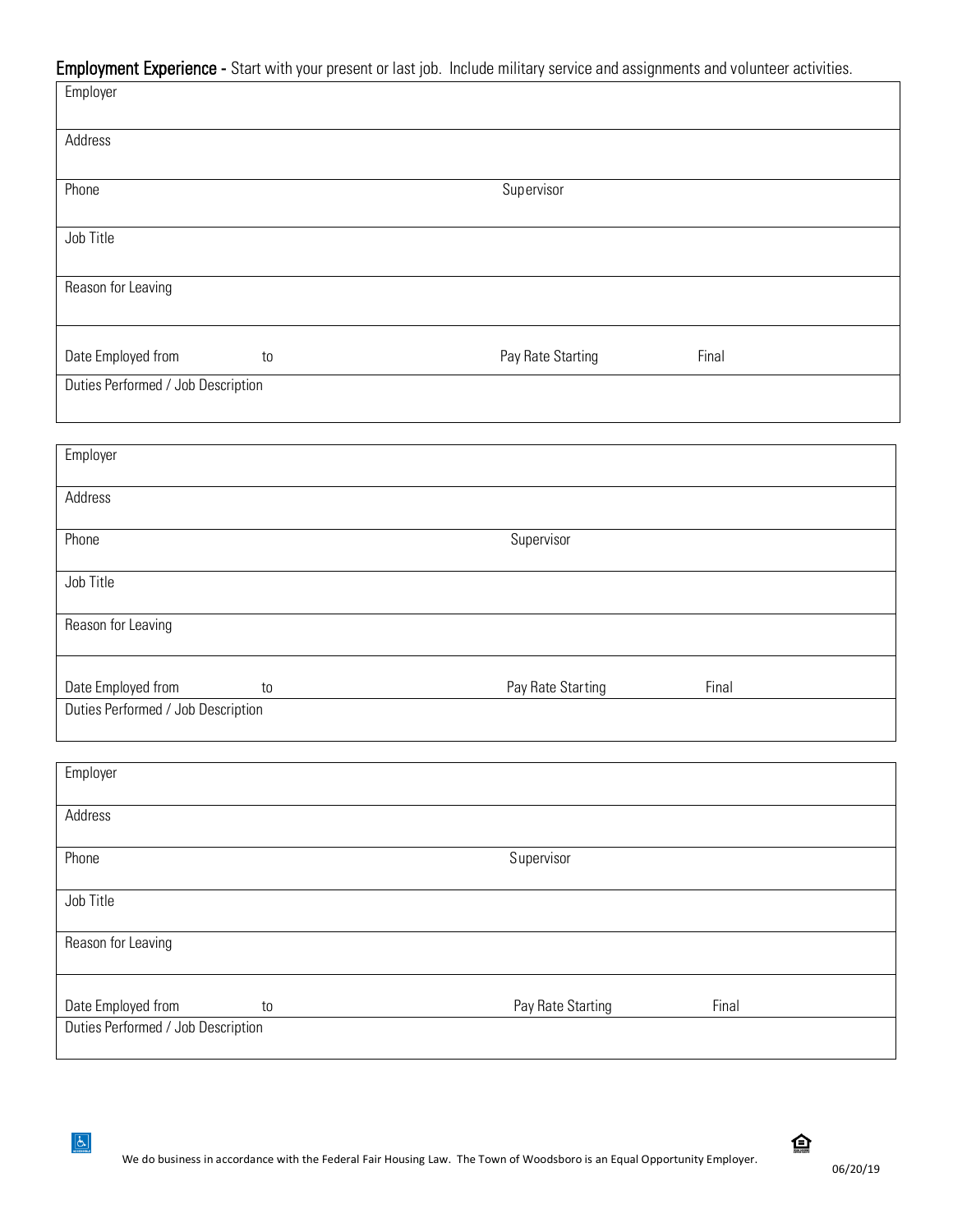## Education - List all schools and education that apply.

| <b>High School</b>                | GED<br>Year of Graduation |  |
|-----------------------------------|---------------------------|--|
| <b>Trade or Vocational School</b> | Year of Graduation        |  |
| Course of Study                   | <b>Years Completed</b>    |  |
| College                           | Year of Graduation        |  |
| Course of Study                   | <b>Years Completed</b>    |  |
| Other                             | Year of Graduation        |  |
| Course of Study                   | <b>Years Completed</b>    |  |

## References – List someone other than family member or someone living in your household

| Name    | Relation            |
|---------|---------------------|
| Address | <b>Phone Number</b> |
|         |                     |

| Name    | Relation            |
|---------|---------------------|
| Address | <b>Phone Number</b> |